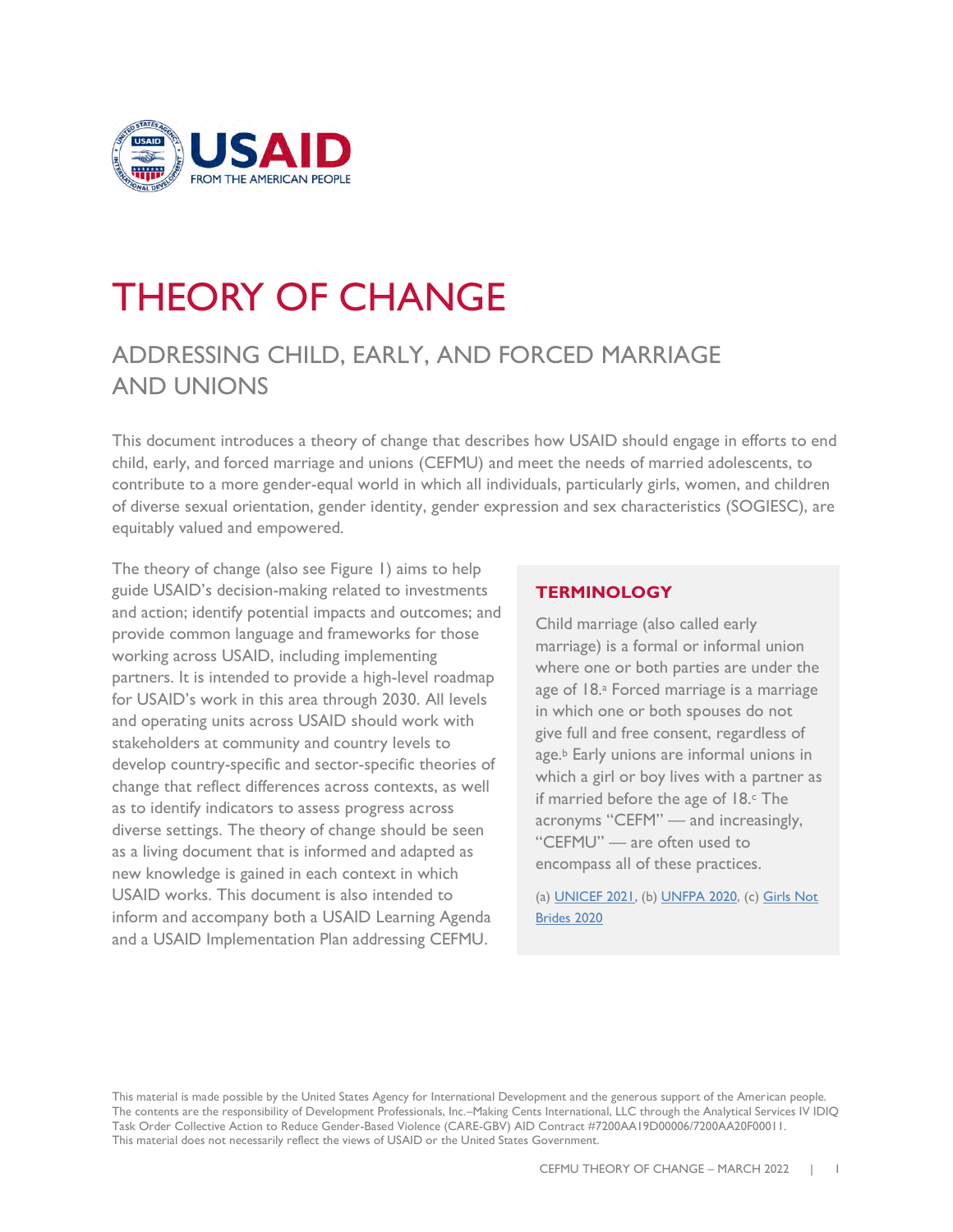## **PROBLEM STATEMENT**

Child marriage is internationally recognized as a human rights violation. One in five girls approximately 12 million each year — and one in 20 boys marry before the age of 18, and these numbers may grow due to the COVID-19 pandemic.<sup>1</sup> The practice is a consequence of deeply-rooted gender inequalities and intersecting oppressions that negatively and disproportionately affect girls. It is exacerbated by poverty, insecurity, conflict, inadequate educational and economic opportunities, and restrictions on girls' sexuality, among other factors. Child marriage threatens the futures of all children, particularly girls, by depriving them of their rights to make decisions about their relationships and lives; disrupting their education; increasing their vulnerability to violence, discrimination, abuse, and poor sexual, reproductive, maternal, and mental health outcomes; and preventing their full participation in economic, political, and social spheres. In turn, child marriage undermines countries' capacity to develop fully and equitably. While ending child marriage in itself will not create more gender-equal societies, it is a crucial step toward this broader goal.

# **VISION**

We envision a world in which girls, boys, and children of diverse SOGIESC are free from the risk of CEFMU; equitably valued; and empowered, with safe and enabling environments that support them to realize their full potential.

## **IMPACT**

We will know we are successful in achieving our vision when girls, boys, and children of diverse SOGIESC live their lives free from gender-based discrimination and violence and grow up in communities that support them equally to make healthy, empowered, and informed decisions about their sexuality, gender identity, and relationships. This includes whether, when, and whom to marry or enter into or dissolve a union with. Girls, boys, and children of diverse SOGIESC will lead healthy and empowered lives, where they have agency and decision-making power, including in relationships and in choices about their health, bodies, sexuality, gender identity, education, and meaningful and safe participation in societies and economies. The support of families and communities in providing a nurturing environment in which all children and young people can safely make decisions is critical to achieving this vision.

## **INTERMEDIATE OUTCOMES**

As we work toward our vision, we will measure our progress in various ways. Because child marriage and early unions are both influenced by and, in turn, affect several levels of the socioecological framework, we will assess change from the individual to societal level. Indicators of success along the way include the following:

<sup>1</sup> UNICEF. COVID-19: A threat to progress against child marriage. [Internet]. New York: UNICEF; 2021. Available from: [https://data.unicef.org/resources/covid-19-a-threat-to-progress-against-child-marriage/.](https://data.unicef.org/resources/covid-19-a-threat-to-progress-against-child-marriage/)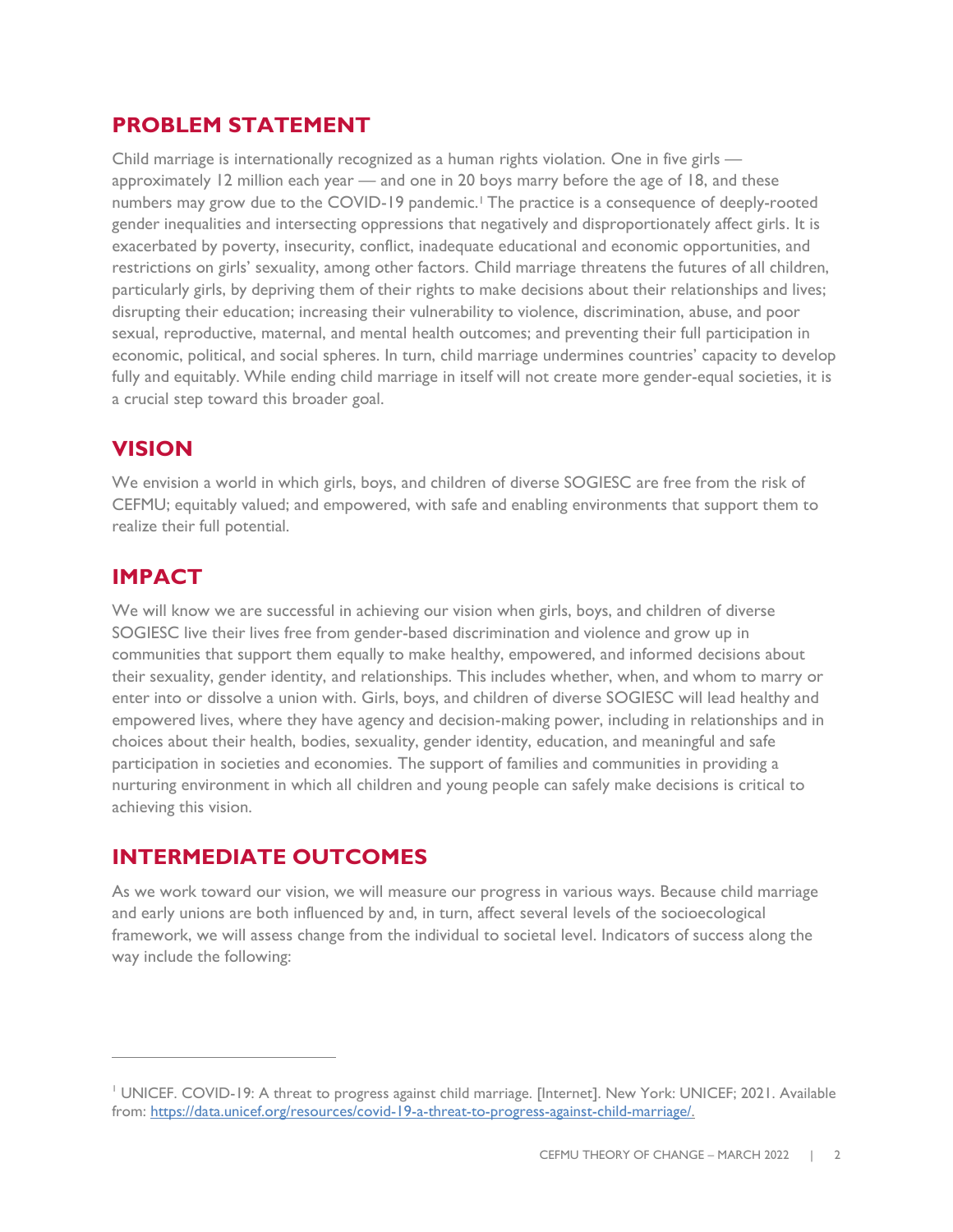#### **INDIVIDUAL LEVEL**

- Girls have improved self-efficacy and greater control over whether, when, and with whom to engage in personal relationships, including romantic, sexual, and marital relationships. Girls can envision and have the support and resources needed to pursue life goals, other than (or in addition to) the traditional role of wife and mother.
- Girls, boys, and children of diverse SOGIESC, regardless of marital status, have, and are aware of, expanded rights, and have a greater understanding of the importance of gender-equal societies.
- There is improved gender-equal communication between and about girls, boys, and children of diverse SOGIESC and adolescents, as well as intergenerationally between children, parents, grandparents, and other key influencers in their lives.
- Girls, boys, and children of diverse SOGIESC are able to access free, safe, and high-quality formal and informal education beyond primary school, and have access to livelihood and employment opportunities, regardless of gender or marital or reproductive status.
- Girls, boys, and children and adolescents of diverse SOGIESC, regardless of their marital or relationship status, are freely able to access, use, and manage the services they need, including those related to their sexual and reproductive health, mental health, legal needs, and social support.

#### **FAMILY AND COMMUNITY LEVELS**

- Social norms are more gender-equal, decreasing pressures that drive child marriage and early unions.
- Families envision and support futures for their female children beyond the traditional roles of wife and mother.
- Communities and families are more resilient and do not see child marriage as a solution to shocks and stressors.
- There is increased dialogue between parents and children, as well as among community members, about gender equality and the negative effects of child marriage and early unions and other harmful practices.
- Men, boys, women, girls, and individuals of diverse SOGIESC actively participate in and support programs that promote gender equality and equity.
- Parents and community members, including traditional leaders and faith-based actors, are increasingly supportive of girls and children of diverse SOGIESC remaining in or returning to school — regardless of marital, relationship, or parenting status — and participating in life skills training and meaningful employment opportunities.
- Parents and community leaders become active allies for girls' rights, take actions against child marriage and early unions, and support the rights of married adolescents.

#### **INSTITUTIONAL LEVEL**

• Education, health, justice, child protection, and other social service providers are trained and equipped to deliver gender-transformative, high-quality, adolescent-responsive services to meet the needs of girls, boys, and children of diverse SOGIESC who are at risk of child and forced marriage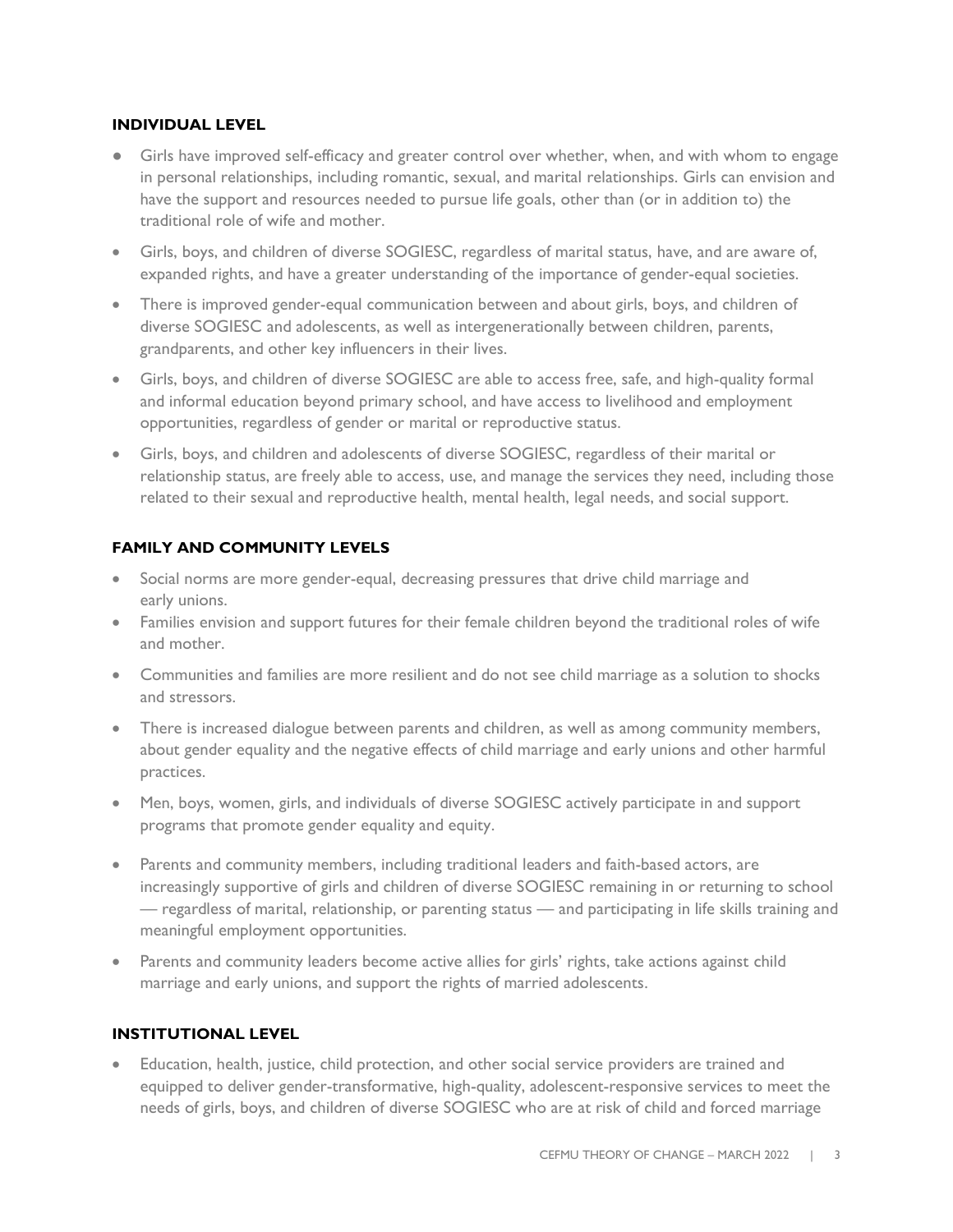or early unions, as well as those of ever-married children (i.e., those currently married or in union, separated, divorced, widowed).

- High-quality, gender-responsive comprehensive sexuality education that addresses gender and power is taught to all children and adolescents in schools. Inclusive, gender-responsive sexual and reproductive health information and services are available and accessible in schools and health facilities for all children and adolescents, regardless of their gender, marital, relationship, or parenting status.
- Traditional and social media increasingly challenge gender stereotypes and present more genderequal language and scenarios, including regarding equal opportunities for girls, boys, and children of diverse SOGIESC and the harms of child marriage and early unions.
- Children and adolescents, particularly those at risk of or involved in child marriage and early unions, are meaningfully included in policymaking processes and program design, implementation, and evaluation.
- There is increased investment in data collection and tracking for birth and marriage registration and dissolution, as well as data to inform policy and assess the outcomes of country-level action plans, national strategies, local government policies, and policies that aim to serve unmarried and married adolescent girls.
- Locally driven, rights-based, gender-transformative action plans designed to end child marriage and early unions and to meet the needs of married adolescents are developed, funded, and implemented.
- There are more robust and inclusive national level policies that address the drivers of CEFMU, such as universal access to education, strengthening health systems to reach vulnerable and hard-to-reach populations, and providing increased economic opportunity for women and girls.

# **STRATEGIES**

A wide range of strategies and investments is needed to address the multiple drivers of child marriage and early unions and to effect change at different levels (i.e., local, national, regional, and global). USAID should recognize that its engagement in ending child marriage and early unions must be situated within and designed to complement the work of a broader global ecosystem that is employing such strategies, as well as those that address other manifestations of gender inequality and gender-based violence such as female genital mutilation/cutting. At the country level, for example, USAID should first review existing national action plans and strategies to end child marriage, many of which have been developed through government and civil society collaboration, and all of which reflect both national commitments and local context. At all levels, USAID should seek to understand what other funders and actors are prioritizing and where it can best fill gaps. Child marriage affects both boys and girls; however, girls are disproportionally and more negatively affected by the practice and as such girls should remain at the center of efforts to end child marriage.

With this in mind, USAID should undertake a number of gender-transformative, context-specific, evidence-based, sector-specific, and cross-sectoral approaches to achieve its vision, both at a global level and in priority countries. These include: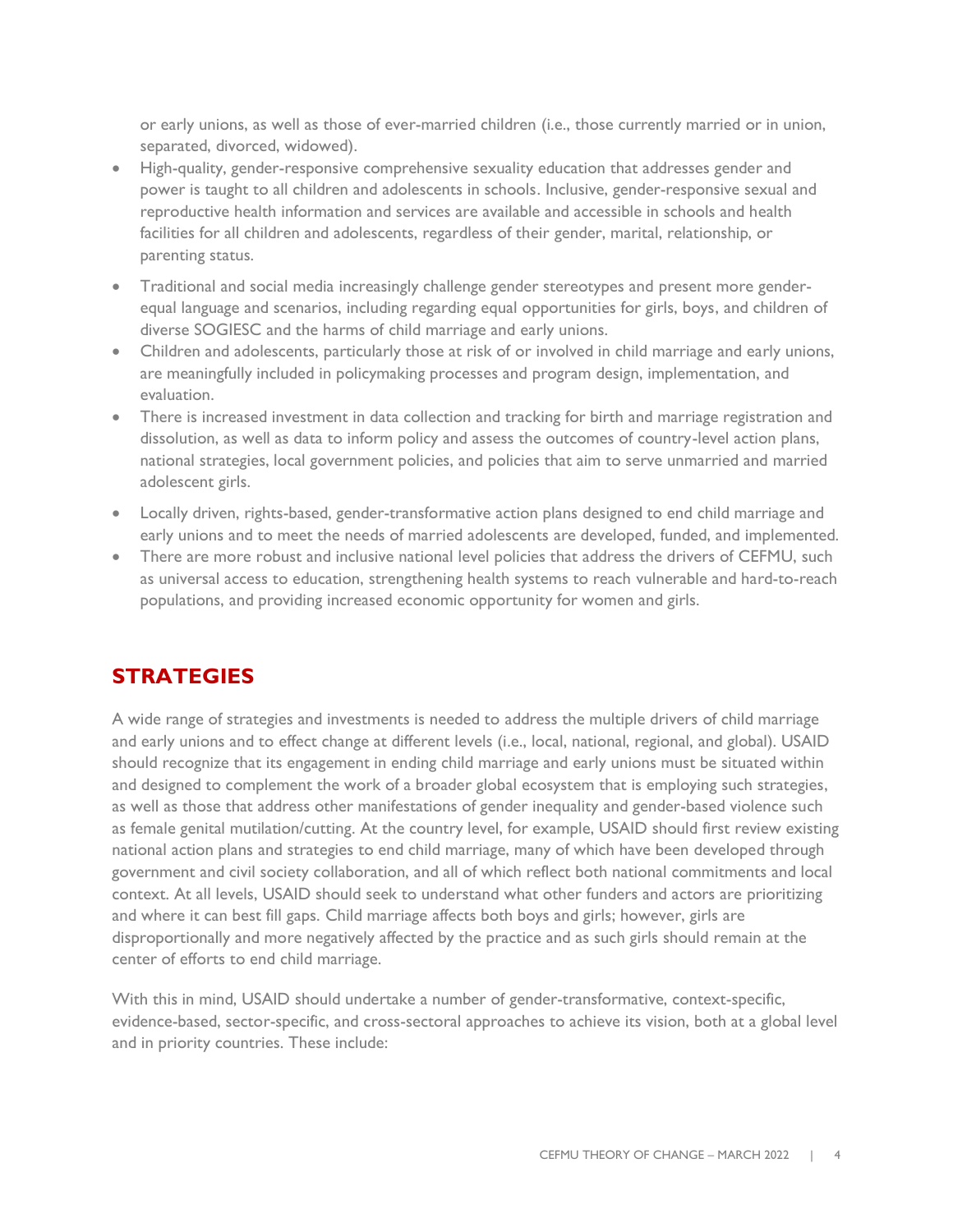#### **INDIVIDUAL LEVEL**

- Advancing girls' rights, decision-making, and leadership skills, especially for the most marginalized.
- Increasing access to quality, safe education and skills training programs for all children and adolescents, with a particular focus on girls and children and adolescents of diverse SOGIESC.
- Supporting developmentally appropriate, comprehensive, rights-based sexuality education for all children and adolescents that addresses power and gender and making these resources available to families and communities.
- Expanding access for all children and adolescents to adolescent-responsive, inclusive sexual and reproductive health services, including for those who are unmarried, ever-married, or in union.

## **FAMILY AND COMMUNITY LEVELS**

- Enhancing the environment for girls and women to equally access safe, satisfying, paid employment opportunities outside the home.
- Mobilizing families and communities, including political, traditional, and faith-based actors, to promote more gender-equal norms and systems, building on the support of families and communities.
- Supporting investments and local efforts to enhance economic opportunities for families.
- Supporting local, grassroots, advocacy and other organizations working to reduce CEFMU and meet the needs of married adolescents with data and resources needed to implement or scale their work.

#### **INSTITUTIONAL LEVEL**

- Building partnerships with other funders, including to leverage resources and promote crosslearning and enhanced programming.
- Exploring the possibility of designing and implementing multisectoral programs to address CEFMU, such as across sectors of health, education, sustainable economic growth, and democracy, rights, and governance.
- Supporting governments to advance gender equal laws, policies, and comprehensive strategies that include, among others, gender-transformative, cross-sectoral approaches to ending child marriage and early unions, and that advance the rights and opportunities of children and adolescents, especially girls and children of diverse SOGIESC, including their sexual and reproductive health and rights, regardless of marital status. This includes working with traditional and customary judicial systems that may exercise authority beyond the reach of national governments.
- Expanding access to economic opportunities for girls and women through investment in training and education programs, in collaboration with governments and the private sector, as applicable.
- Investing in the generation and appropriate use of innovative data and evidence to design, implement, and evaluate effective policies and programs. Evaluations and research should go beyond measuring whether individuals marry before or after age 18, to understand broader empowerment outcomes for girls, boys, young women, and youth of diverse SOGIESC, as well as shifts in the underlying social factors that drive child marriage and early unions.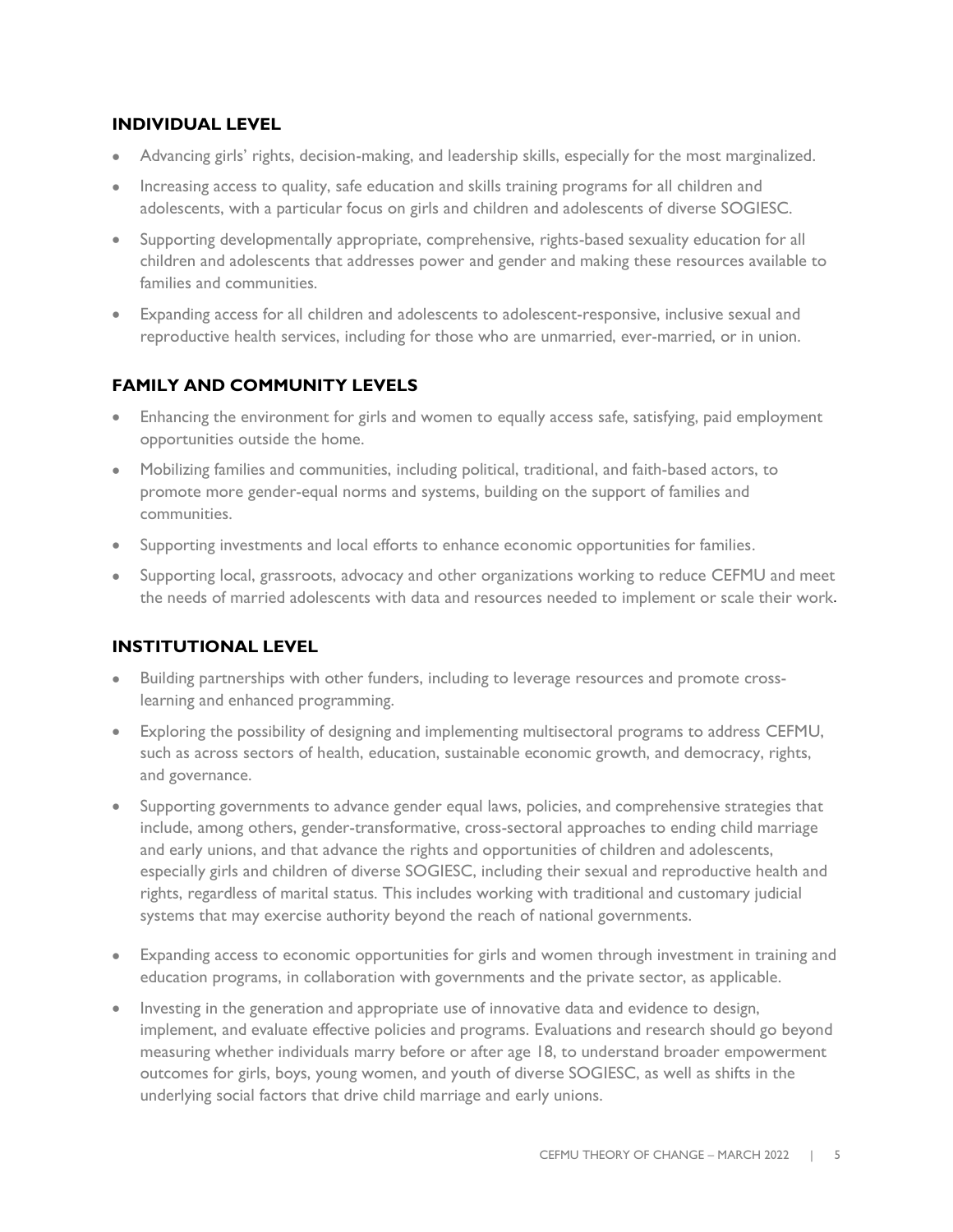## **CORE PRINCIPLES**

USAID has long understood that child marriage is a form of gender-based violence and a human rights abuse driven by gender discrimination.<sup>2</sup> The practice constitutes an extreme form of discrimination. While ending child marriage and early unions should thus be an important goal for the Agency, this goal must be deeply grounded in USAID's efforts to advance gender equality and empower women and girls, and intertwined with other goals, such as preventing female genital mutilation/cutting and other forms of gender-based violence. The goal of ending CEFMU is also solidly aligned with the globally-endorsed Sustainable Development Goals — specifically, Target 5.3, "eliminate all harmful practices, such as child, early and forced marriage and female genital mutilation."

USAID must remain committed to meeting the needs of ever-married girls, boys, and gender nonconforming children, including those currently married or in union, divorced, separated, or widowed, and will continue to advance this work in coordination with its prevention efforts.

Finally, in its work to end child marriage and early unions, USAID should seek to uphold the following core principles:

## **DO NO HARM**

Addressing CEFMU must not jeopardize the well-being of program participants, community members, or the staff of USAID and its implementing partners — physically, emotionally, or otherwise. CEFMU standalone programs and any programs that integrate CEFMU-related activities must prioritize efforts to promote the physical and emotional safety of those at risk of CEFMU or who have experienced it, as well as their children and other family or dependents. This do-no-harm approach ensures that program designers and implementers understand, plan for, and adapt to underlying social norms, relationships, and potential negative outcomes and deliberately design, implement, and monitor interventions with these factors in mind.

#### **RIGHTS-BASED**

Efforts to end child marriage and early unions, which are a consequence and a perpetuator of gender inequality, must be grounded in support for human rights and the advancement of gender equality and they must do no harm. To advance human rights, including specifically girls' rights, and to foster sustainable development in ways that most appropriately respond to the lived experiences of individuals, USAID should support culturally sensitive, context-specific, and gender-transformative programs designed to end child marriage and early unions and support the rights of and opportunities for girls, boys, and gender nonconforming children and youth.

 $^2$  See, for example: Glinski AM, Sexton M, and Meyers L. Washington, DC: The Child, Early, and Forced Marriage Resource Guide. Task Order, Banyan Global: 2015. Available from:

[https://www.usaid.gov/documents/1865/child-early-and-forced-marriage-resource-guide,](https://www.usaid.gov/documents/1865/child-early-and-forced-marriage-resource-guide) and Ending Child Marriage and Meeting the Needs of Married Children: The USAID Vision for Action. n.d. Available from: [https://www.usaid.gov/sites/default/files/documents/2155/Child\\_Marriage\\_Vision\\_Factsheet.pdf.](https://www.usaid.gov/sites/default/files/documents/2155/Child_Marriage_Vision_Factsheet.pdf)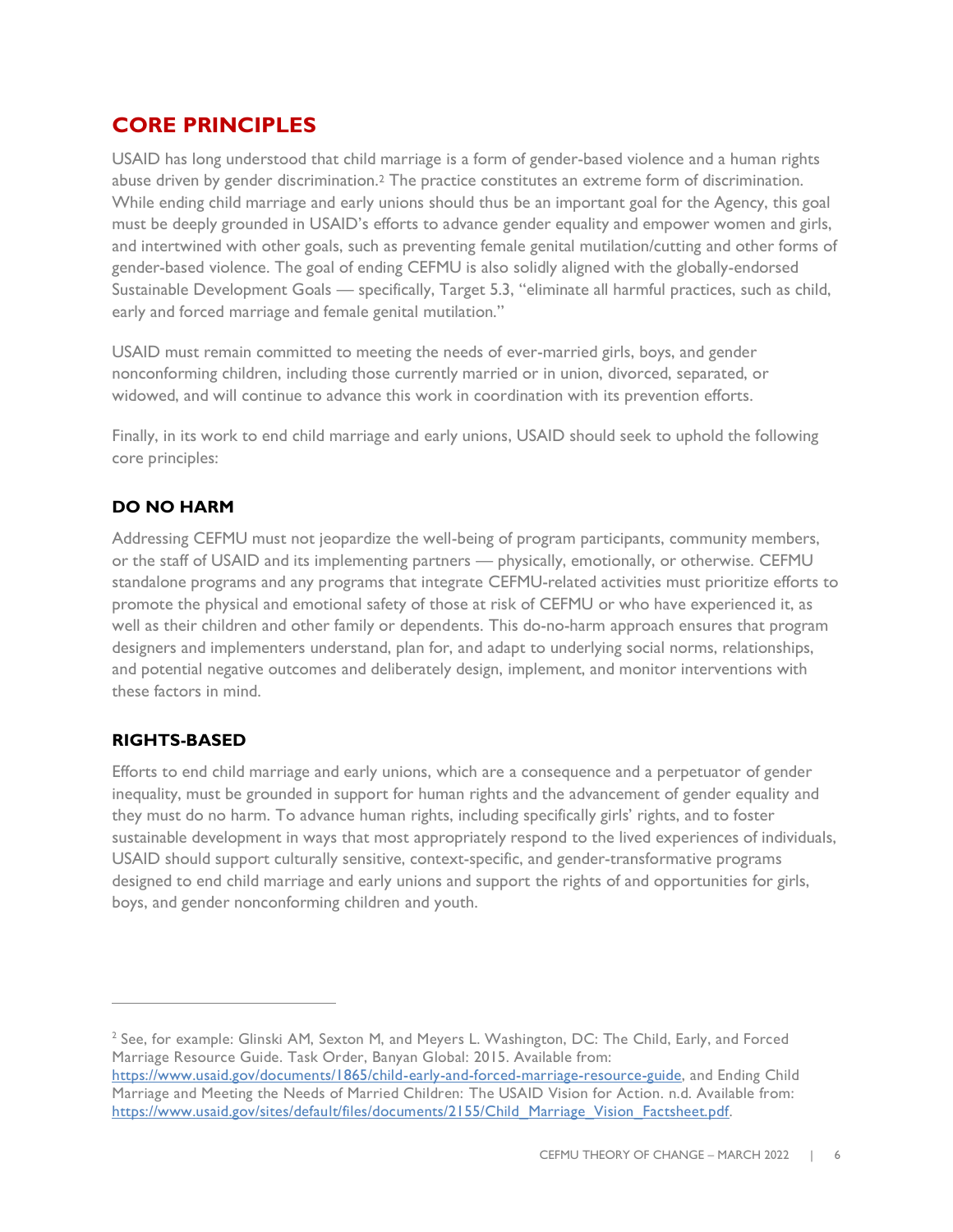## **COORDINATION AND COLLABORATION**

USAID recognizes that numerous actors have been working tirelessly to end child marriage and early unions and other harmful practices in their pursuit of gender equality. To ensure that the Agency's efforts complement theirs and build on learnings from their expertise and experience, USAID should leverage its work with that of other U.S. government agencies, funder colleagues, private sector actors, and country and local governments, as well as local civil society organizations, including movements led by women and girls. In addition, USAID should strategically implement comprehensive, multifaceted, multisectoral programming at the macro and micro levels to ensure the highest impact, avoid fragmented programming, and maximize resources.

#### **SURVIVOR-CENTERED AND TRANSFORMATIVE**

To ensure transparency, accountability, integrity, respect, accessibility, and consistently high ethical standards, USAID should prioritize support for learning from local partners, including survivors of CEFMU, using locally produced data, and, in all cases, engaging with communities to ensure that local context informs program design and implementation. USAID should seek community engagement and invest in local systems, as well as community-based, survivor-led, and youth-led organizations working to advance gender inequality and end child marriage.

USAID must involve girls, including ever-married girls, in program design, implementation, and monitoring. This effort recognizes that to be effective, those who are most affected by the practice must be meaningfully engaged in solutions to end it. In demonstrating that it values differences and draws strength from diversity, USAID should seek to reach the most marginalized girls in our child marriage programming and investments.

Finally, in working to shift unequal gender dynamics and power structures to promote equality and achieve program objectives, USAID should ensure increasingly accessible, equitable, inclusive, culturally appropriate, context-sensitive, and survivor-centered engagement in CEFMU programming and research. The Agency should engage historically neglected and under-funded groups, particularly women- and girlled groups, as well as local organizations that work in the most marginalized communities and with the most marginalized girls.

#### **INTERSECTIONAL**

USAID should take an intersectional approach to its CEFMU work, considering where overlapping and compounding forms of oppression produce unique risk factors, barriers, and experiences for those at risk of or experiencing CEFMU. Addressing CEFMU with an intersectional lens helps USAID analyze how overlapping and compounding forms of oppression intersect with different experiences and supports the design of appropriate programming to meet individual needs.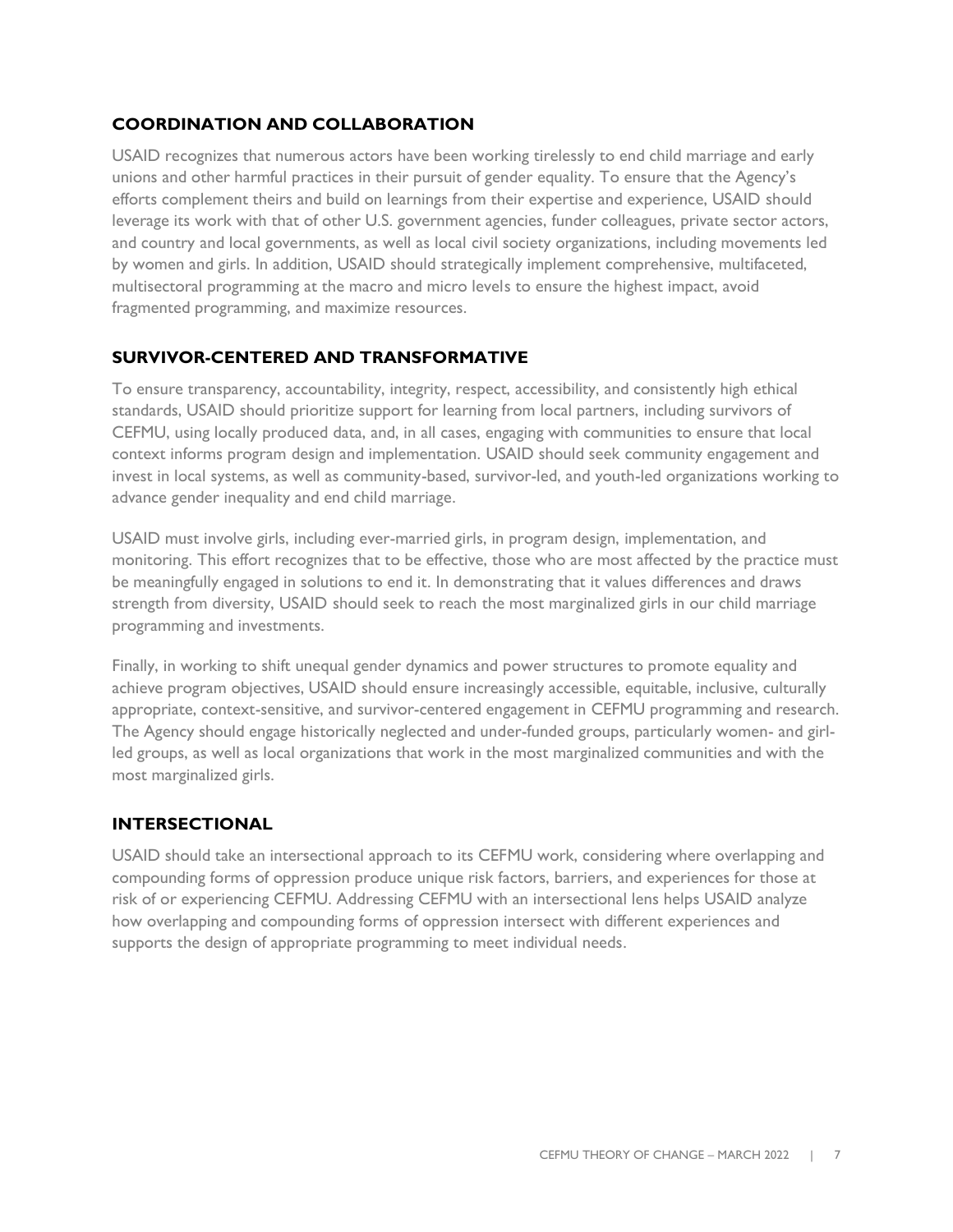#### **ITERATIVE AND RESPONSIVE DECISION-MAKING**

To ensure continuous improvement and learning, USAID should invest in long-term child marriage programming that includes robust, innovative, and increasingly gender-transformative monitoring and evaluation systems that both track progress and hold us accountable at all levels. Because social norm change is not linear and often requires adaptive approaches, we will support innovative, increasingly gender-transformative, context-specific research and evaluation. USAID must further commit to sharing information and learnings within and outside of USAID, including particularly with programs and partners working to eliminate child marriage and early unions.

## **ACCOUNTABLE**

USAID should hold its staff and implementing partners accountable for the values described above and for effectiveness in programming. It will do this by documenting the meaningful engagement of survivors, youth activists, and other members of affected communities in decision-making processes; assessing progress in innovative and survivor-informed ways; sharing stories of success; prioritizing efforts to do no harm in our interventions and evaluations; and reporting publicly on progress against its goals.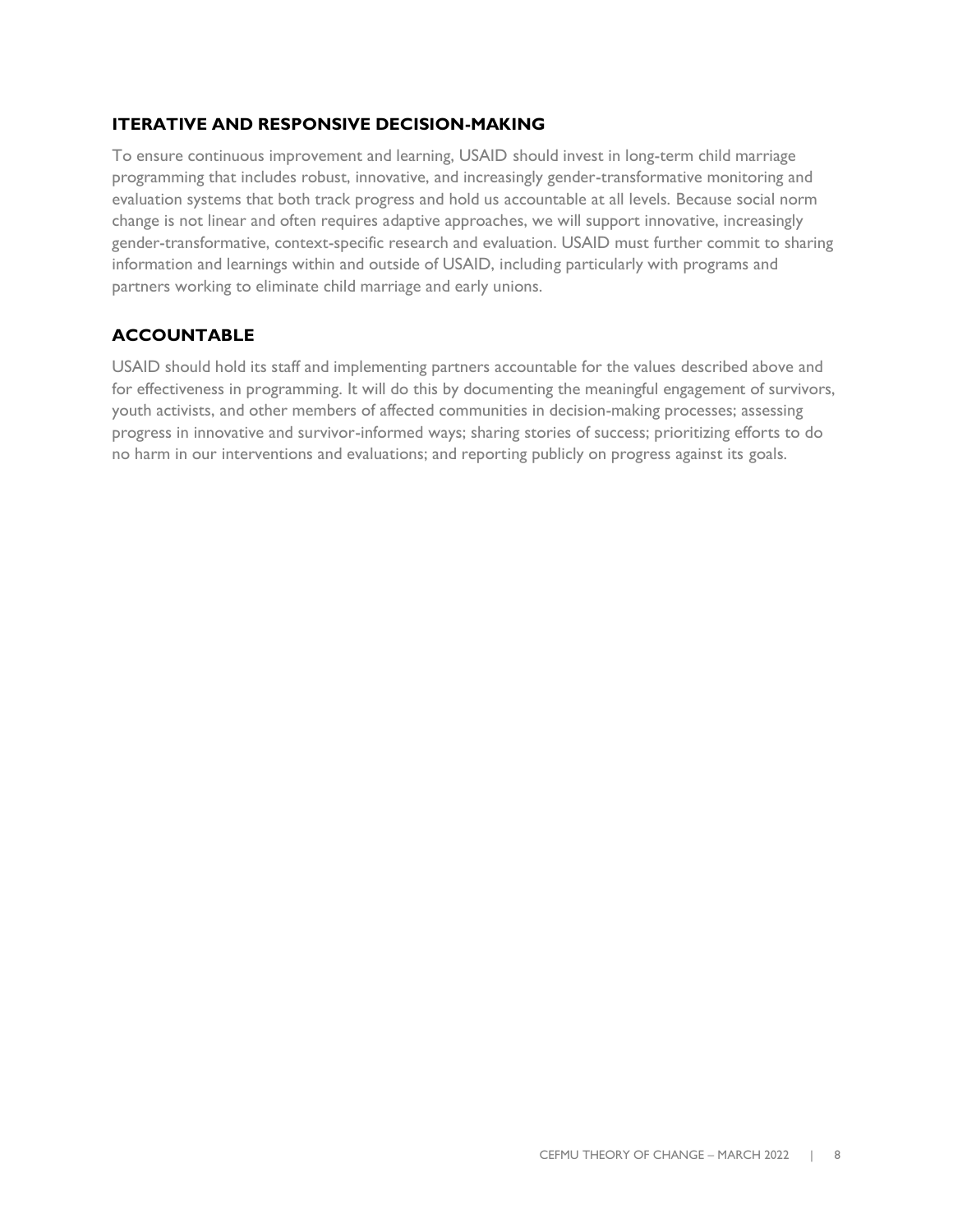

#### FIGURE 1. THEORY OF CHANGE: ADDRESSING CHILD, EARLY, AND FORCED MARRIAGE AND UNIONS



CORE PRINCIPLES: Do no harm, rights-based, coordination and collaboration, survivor-centered and transformative, intersectional, iterative and responsive decision-making, and accountable